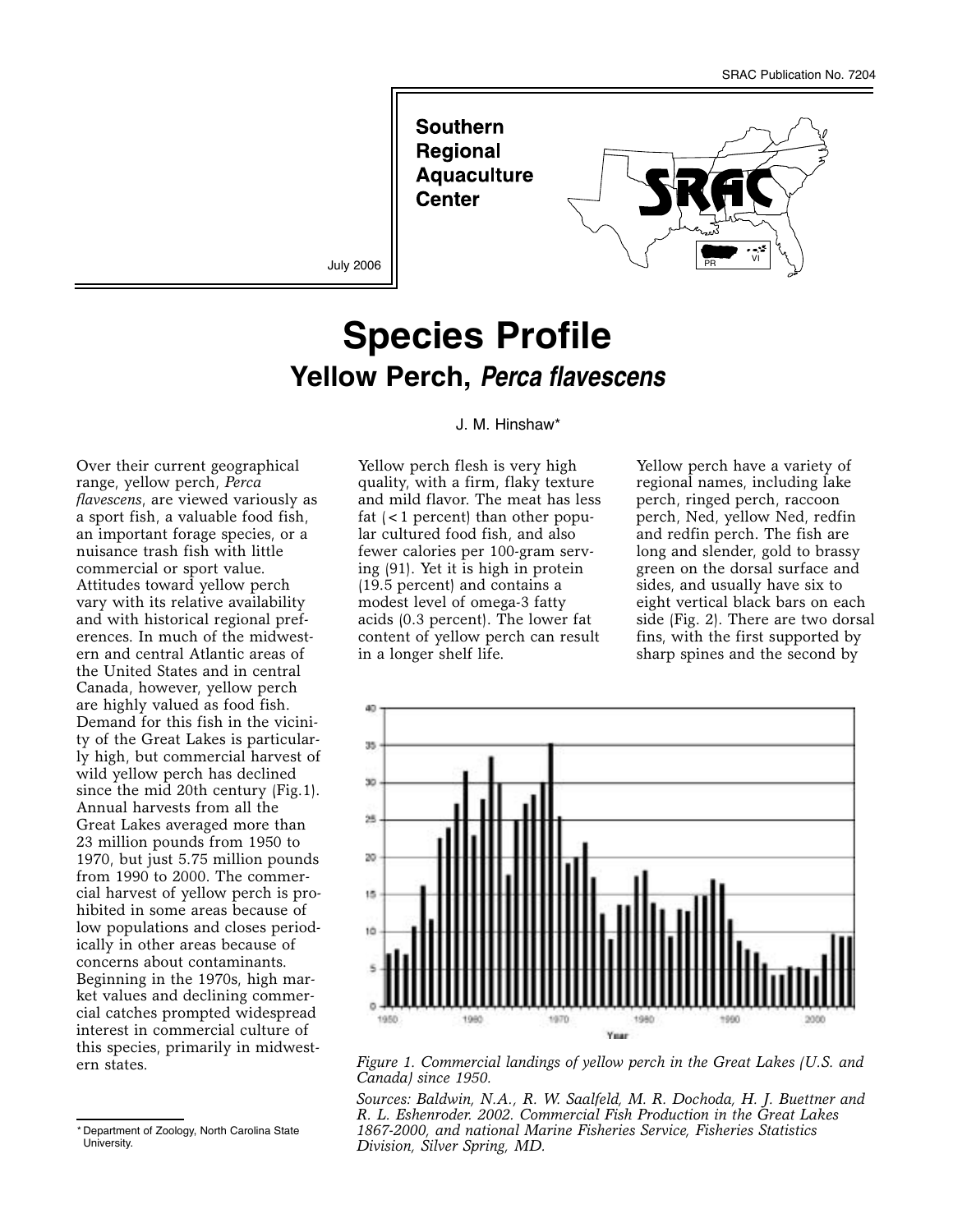

*Figure 2. Yellow perch,* Perca flavescens*.*

soft rays. The pectoral, pelvic and anal fins are supported by one to three spines followed by a series of soft rays.

## **Natural history**

Yellow perch belong to the largest group of fish—the spiny-rayed fishes, order Perciformes. This group includes more than 9,200 species, most of which occur in marine inshore habitats. Fewer than 20 percent of these species live in freshwater, although slightly more may live in freshwater part of their lives. The perch family, *Percidae*, consists entirely of freshwater species that are distributed in the temperate and subartic zones of the Northern Hemisphere. In addition to the yellow perch, this family includes other well-known North American commercial and sport fish such as the walleye, *Sander vitreus*, and the sauger, *Sander canadensis*, as well as numerous species of small stream fishes called darters.

#### **Range**

The original range of yellow perch included freshwater and some brackish water habitats from Nova Scotia southward to South Carolina, westward to Kansas and the Montana border, then northwest into Canada, throughout Alberta, and to the southern portions of the Northwest Territories. Yellow perch historically occurred throughout the Canadian provinces bordering the U.S., with the exception of British Columbia. Their range did not

originally include river drainages entering the Pacific Ocean or the Bering Sea. The species has since been introduced into nearly every state in the U.S., though some states now limit or prohibit yellow perch introductions. Culturists considering yellow perch should consult state authorities.

#### **Reproduction**

Yellow perch are spring spawners that mature during late fall or winter and lay their egg masses when daylength increases and temperature rises. Spawning usually peaks at about  $10 \degree C$  (50 °F). Most spawning occurs in March and April, although it may peak as early as December or January in some southeastern states. The females release a unique gelatinous, accordion-like strand of eggs called a "ribbon" (Fig. 3). As many as four or five males may fertilize the eggs in the tube-like matrix, which is slightly heavier than water. The micropyles of the eggs reportedly face inward, so the sperm must penetrate the matrix openings to complete fertilization. The egg strand or ribbon may become entangled on vegetation or debris in the water, or it may settle to the bottom of rivers or streams. The ribbons can be more than 6 feet long and are proportional to the size of the female. Fecundity varies with fish size, age and nutritional status, but most females lay about 120 to 250 eggs per mm of their length. A more precise estimate of the fecundity of yellow perch from Lake Erie was given as log  $( fecundity) = -4.119 + 3.629 x$ log (total length in mm) (*from* Great Lakes Fisheries Commission Technical Report 39).

Yellow perch females have a distinctive gonadal structure. The single ovary develops from a paired structure that fuses during the fish's early development. The ovary is blunt and rounded at the anterior end and tapers toward the posterior end. The testes of male perch are paired and elongate, like other species of fish. Until the fish are mature, it is difficult to distinguish between the sexes on the basis of external characteristics.



*Figure 3a. Yellow perch egg mass or "ribbon." Figure 3b. Magnified perch eggs showing embryos.*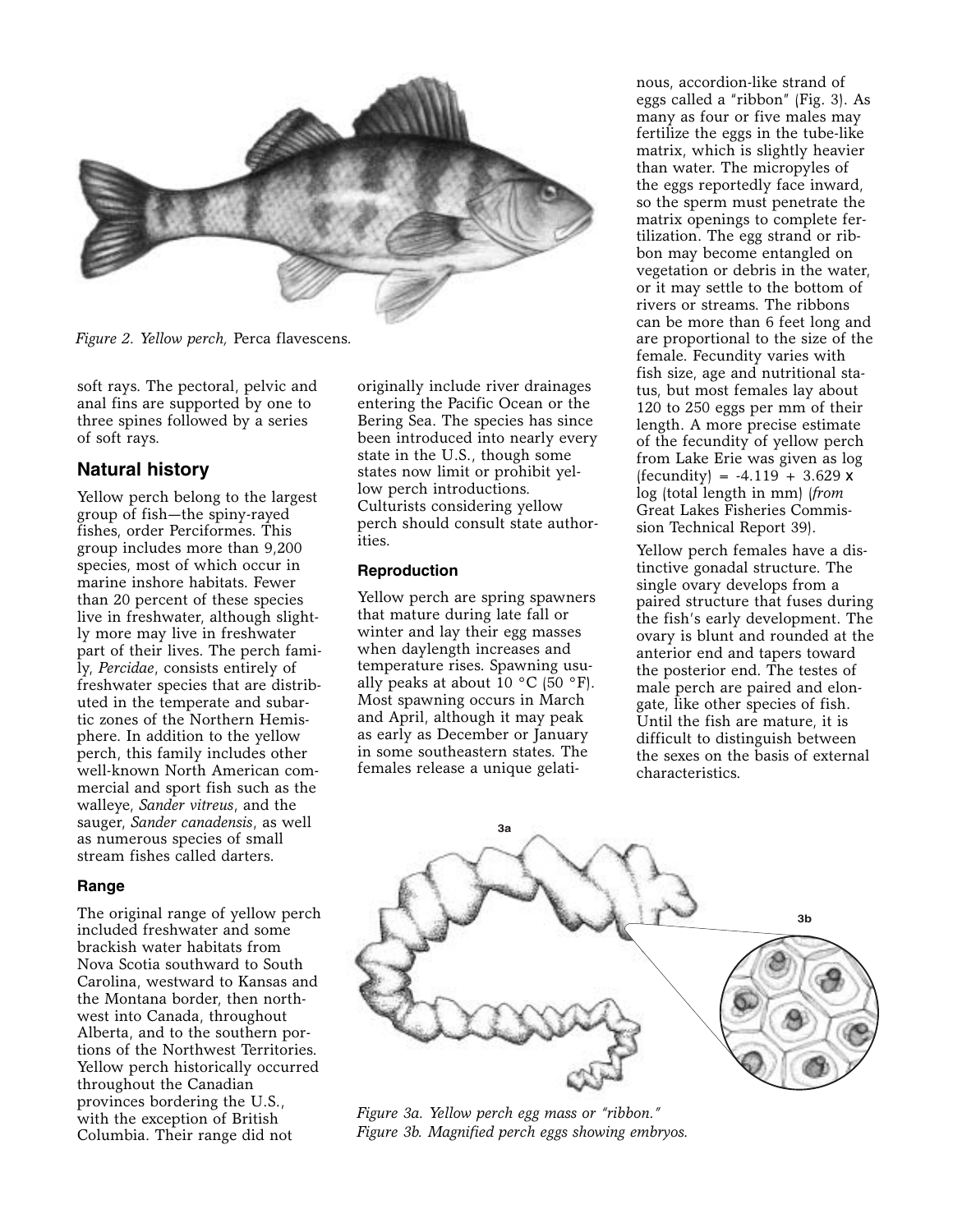Differentiation of the gonads of yellow perch begins in fish as small as 10 to 12 mm (about 0.5 inch) long. Some yellow perch males may mature in their first year, but most mature at age 2 or older. Most wild perch females mature at age 3 or 4 years. In culture settings, a higher percentage of females will mature at age 2. Perch show a sexual dimorphism in growth that can be detected 60 days or less after hatching. Female perch grow faster than males, but yellow perch grow more slowly than most other species, requiring a year or more to reach the preferred harvest size of 110 to 150 grams (0.25 to 0.3 pound). Yellow perch may live up to 10 years and may reach a maximum size of 1.0 to 1.5 kg (2 to 3 pounds) in optimal conditions. However, most perch live only to about 5 years of age, particularly in the southernmost areas of their original range.

Adult perch do not care for the eggs or larvae. The eggs hatch after a temperature-dependent incubation period, typically about 3 weeks. Larval perch are active swimmers and initially show a positive phototaxis, moving toward the surface or brighter light sources. The larvae feed on very small zooplankton or zooplankton larvae, including rotifers, copepod nauplii and smaller cladocerans. As they grow, the small perch consume larger zooplankton, insect larvae and other benthic organisms, and eventually small fish, including other perch. During early life stages, yellow perch are cannibalistic, particularly when food is limited. Yellow perch consume a wide range of organisms during their lives and are quite adaptable to a variety of foods and habitats. They feed almost exclusively by sight, and primarily at dusk and dawn.

## **Culture techniques**

## **Spawning**

Yellow perch have a single spawning period each year. They lay eggs when the arrival of spring brings rising temperatures and

longer photoperiods. Depending on the latitude, yellow perch may spawn as early as January in North and South Carolina and as late as June in northern Canada. Yellow perch must be exposed to cold temperatures for their eggs to develop and mature. In the states bordering Canada and northward, the maximum temperature for this "chill period" is as low as  $6 °C$ ; it may be closer to 10 °C (50 °F) at the southernmost fringe of perch distribution. The necessary duration of the exposure to cold temperatures was determined to be at least 185 days for fish in Minnesota, but the optimum exposure time for perch from other areas is unknown. In general, yellow perch from more southern latitudes do not require a period of cold exposure that is as long or as cold as that needed by fish from more northern areas.

Researchers and culturists have successfully manipulated the spawning time of yellow perch by compressing or extending the reproductive cycle, but the results have not been entirely satisfactory from a culture perspective. Male yellow perch respond favorably to a compressed, extended or shifted photo-thermal cycle. But females have exhibited poor egg quality, asynchronous oocyte maturation within the ovary, or little change in spawning time at all. The most promising approach for making eggs available throughout the year is believed to be shifting the photo-thermal cycle so that the cold period occurs at different times of year for different groups of perch. Perch may need to be exposed to the offset annual photo-thermal cycle beginning in their first year.

Yellow perch spawning can be done manually or naturally. Most yellow perch production in the U.S. still depends upon eggs produced through "natural spawning" by stocking adult perch in culture ponds, by transferring egg ribbons collected from ponds or lakes (wild or captive) into fertilized ponds, or by collecting fingerlings from extensively managed ponds containing perch broodstock.

More commercial culturists are using artificial spawning and tank incubation of fertilized eggs to better synchronize larval production (which reduces cannibalism), improve hatching success, and allow more accurate enumeration of larvae. When a female perch is ready to spawn, the abdomen is swollen and becomes flaccid and the vent will protrude and may appear sac-like. At this point, the spawning period of a group of perch can be shortened from about 3 weeks to only 3 or 4 days by administering chorionic gonadotropin (e.g., Chorulon®) or an analogue of gonadotropinreleasing hormone (GnRHa). GnRHa is not currently approved by the FDA for use with this species, but it is being considered and it may be available under an investigational new animal drug application (INAD). After hormone treatment, the fish will need to be examined frequently for ovulation. Or, they can be tank spawned if maintained at low densities with two to four ripe males per female. Fertilization is more consistent with manual spawning, however.

Manual spawning of yellow perch requires some experience and skill because of the unique egg ribbons. Applying gentle pressure on the abdomen of a female that has ovulated will cause the egg strand to be expelled in one mass. Eggs can be fertilized with a wet or dry method as long as there is adequate contact by the sperm throughout the egg ribbon (the micropyle openings face the inside of the egg ribbon). Egg ribbons incubated in tanks must be suspended on wires or racks to allow adequate water circulation through the eggs. Incubation time for perch eggs is 95 to 108 degree-days (C) above 5  $\degree$ C (41  $\degree$ F), or about 12 days at 13 to 15  $^{\circ}$ C (55 to 59  $^{\circ}$ F). Temperature should be increased gradually to the optimum hatching temperature of 15 °C (59 °F). The methods and facilities used to incubate fertilized perch eggs are determined by the approach used to grow the fingerlings.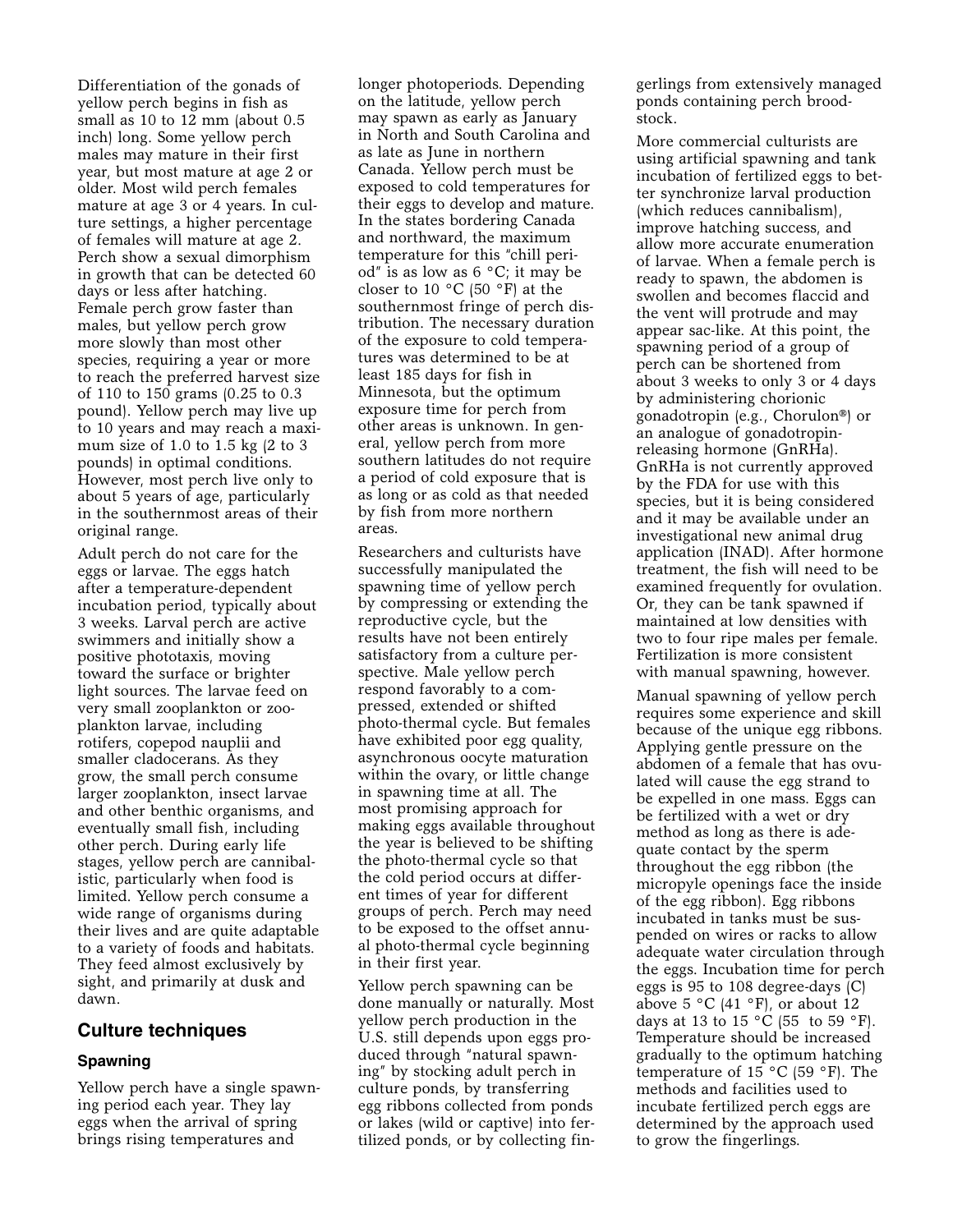#### **Larva and fingerling culture**

Because perch larvae have small mouths and require live zooplankton for their initial feeding (Fig. 4), most perch are still produced in fertilized ponds from egg incubation through fingerling culture. One approach is to stock adults into ponds containing suitable substrate (e.g., branches or other three-dimensional structure) for spawning, then remove them after spawning to keep them from preying on young fish. The eggs are left in the ponds to hatch. The primary drawback to this approach is that spawning may take place over an extended period of time, which results in different ages and sizes of fish occupying the pond and increases cannibalism. To avoid this problem, perch may be tank spawned or artificially spawned and the eggs incubated in a tank system equipped with suitable structure to suspend the eggs above the tank bottom. About 15 days after fertilization, or approximately 3 days after eye pigment develops, the larvae become very active and will be ready to hatch. The tanks are gently agitated to help the larvae exit the egg mass. One method uses a commercial paint stirring paddle and a slow-speed drill. The eggs are placed in a bucket, then gently mixed until the egg mass is broken down. The remnants of the egg mass will settle to the bottom and the larvae will accumulate at the top and can be harvested. The larvae are then counted and stocked into fertilized ponds. To ensure that there will be a food supply of appropriate size (e.g., rotifers), ponds should be filled only a short time before stocking the larvae.



*Figure 4. Larval yellow perch and* Artemia *nauplius.*

Stocking rates for yellow perch larvae range from 150,000 to more than 600,000 per acre, depending on the stage at which they will be harvested. If the perch are to be left in the pond longer than 2 months, the stocking density should be at the lower end of the range. Feeding of the young fish begins when they reach 17 to 20 mm in length and continues until they are harvested in the fall. With this production system, the expected harvest is 300 to 600 pounds per acre (337 to 664 kg/ha). However, there will be a good deal of variation among individual fish and in survival rates. Fingerlings produced this way are also reputed to be more difficult to train to feed strictly on a pelleted diet, and may not be desirable for growout in a tank culture setting.

Many producers are now using a combination pond/tank rearing scheme, wherein the fish are artificially spawned and eggs are incubated in tanks. The larvae are then stocked into ponds at high densities, sometimes nearly 1 million per acre, but the perch are harvested when they are 25 to 35 mm ( $\sim$  1 inch) long and moved into tanks for feed training. In ponds, 30 to 60 percent of the larvae stocked would be expected to survive to this size. The small perch are feed trained by keeping them at high densities and offering feed continuously. Natural food is not offered during this process. As many as 80 percent of the small fingerlings can be converted to a prepared diet in this way, but they will be very susceptible to cannibalism if they vary greatly in size.

The intensive tank culture of yellow perch larvae on a commercial scale has been less successful than extensive pond culture. While research is continuing to improve these results, many specific parameters such as optimal stocking densities, light levels and tank colors, prey concentrations and feeding frequencies have yet to be defined. Newly hatched perch larvae are small (4.5 to 6.5 mm; 0.2 to 0.25 inches TL) and require small prey initially. In general, perch larvae are offered rotifers for 3 to 5 days beginning the day

after hatching. Then newly hatched brine shrimp nauplii are offered in addition to the rotifers. The rotifers are discontinued after day 10 and the perch are fed brine shrimp nauplii until they are well developed and can be weaned to artificial diets beginning at about day 21. The mixture of brine shrimp and artificial diets continues until the fish are 15 to 18 mm (0.6 to 0.7 inches) TL, or about 4 weeks after hatching, depending upon temperature. Then live foods are discontinued and the fish are fed only the artificial diet. In an intensive tank production system, survival from hatching to weaning is highly variable and relatively low, ranging from less than 5 percent up to 30 percent in the most successful cases.

Weaning success can be improved by using specialized larval fish diets, by mixing frozen midge larvae with feeds, or by coating commercial salmonid starter diets with feeding stimulants. Because small (< 50 mm) perch are attracted to light, light can be used to concentrate the small fish in tanks or ponds for feed training and for harvest. Lighting within the water column of the tank is reported to be better than other sources of lighting for training young perch to an artificial diet.

#### **Growout**

Once weaned to prepared diets, yellow perch juveniles kept at optimal temperatures (25 °C, range 23 to 26 °C; 77 °F, range 73 to 79 °F) and fed to satiation can reach market size of 120 to 150 grams in about 1 year, though the growth rates of individual perch will vary widely if fish are not tightly graded. Female perch grow faster than most males. Perch growth virtually stops as temperatures drop below 10 °C (50 °F). At temperatures higher than 26 °C (79 °F), yellow perch are intolerant of handling, become much more susceptible to disease, and begin to show reduced growth. Yellow perch grown in culture ponds in the southeastern U.S. have tolerated temperatures of nearly 30  $^{\circ}$ C (86  $^{\circ}$ F) as long as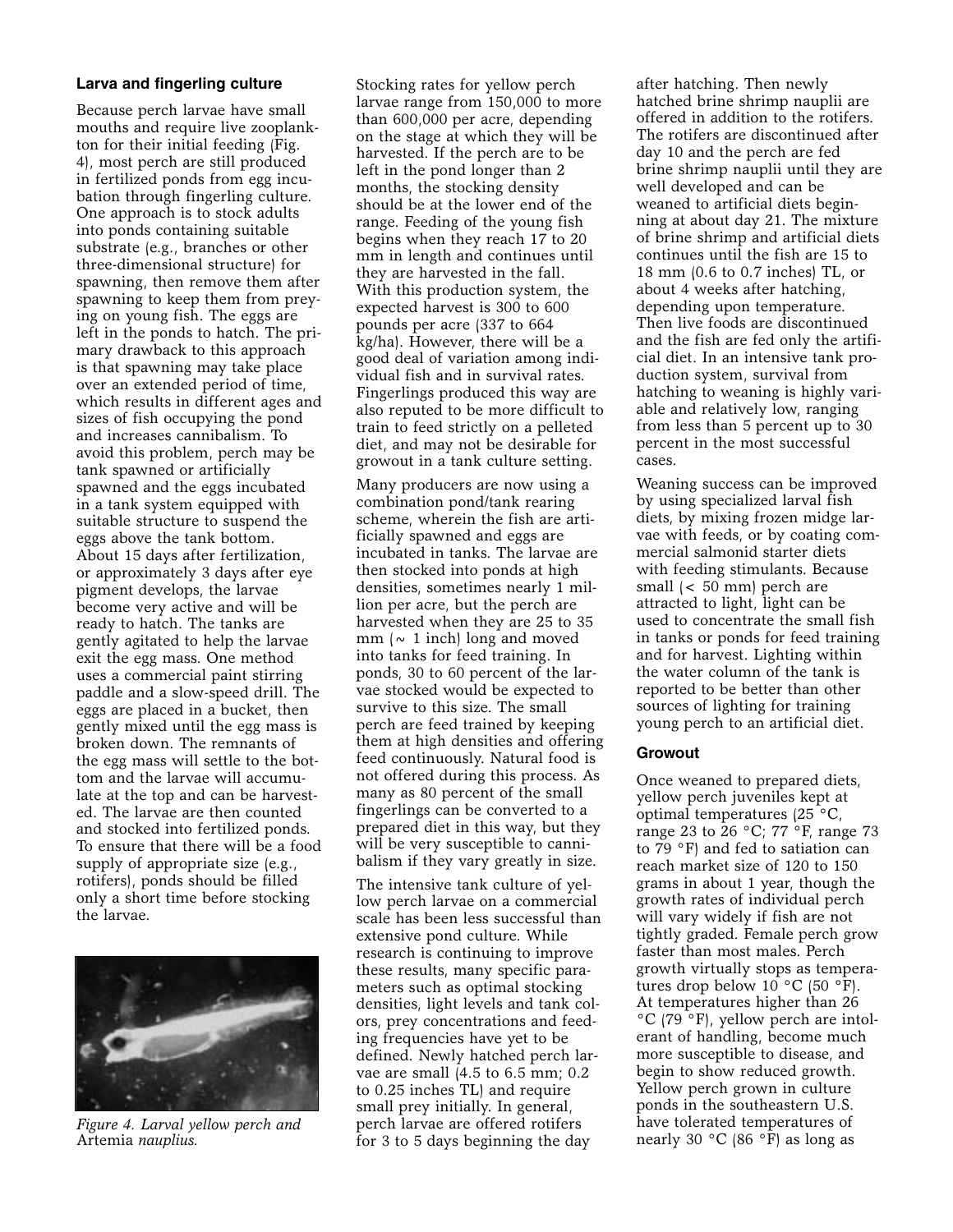they were undisturbed. However, growth slowed and feeding nearly stopped. Water temperature is one of the primary factors that determines where yellow perch can be grown and the culture system that can be used in the Southeast.

Early efforts to culture yellow perch commercially used recirculating tank systems, but with limited success. Yellow perch can be grown in open or closed tank systems and are tolerant of crowding and handling as long as water temperature remains below 22 to 24 °C (72 to 75 °F). Feed-trained perch fingerlings perform better at high stocking densities ( $> 10,000$ fish/m3; 280 fish/ft3). At 60 kg/m3 (3.7 lb/ft<sup>3</sup>) and higher, adult perch growth may decline, but this has been attributed more to water quality than to the fish themselves (based upon studies with the closely related European perch). At typical harvest sizes for yellow perch—0.25 to 0.3 pound—this density translates to 400 to 500 fish per  $m^3$ , or about 10 to 15 fish per ft3.

Static and flow-through pond systems also have been used with yellow perch. In the southeastern U.S., temperatures in static ponds will be too high for optimal growth for several months each summer, which limits their use for commercial culture. In areas where water remains cool enough, or where sufficient amounts of cool water can be added to keep the pond temperature below 26 °C, pond production of perch may be considered. In more northerly areas of the U.S., pond production of yellow perch may yield as much as 3,000 to 4,500 pounds per acre (3,500 to 5,000 kg/ha). Where a water source is available for operating ponds as flow-through systems so that optimal temperatures and water quality can be maintained, annual production can be even higher.

Yellow perch show little or no growth at temperatures below 10 °C (50 °F). Growth rates increase from about 0.5 percent per day at 15 °C (59 °F) to 1.5 percent per

day at 24 °C (75 °F), assuming food and other conditions are not limiting. At temperatures higher than 26 °C (79 °F), growth rate begins to decline. Higher rates of growth may be achieved if allfemale stocks are used, especially if fish are harvested before the gonads are fully mature. In pond systems in the Southeast, temperatures are well above or below the optimum for perch growth much of the year and most perch will not reach harvest size during the first growing season. Fish held over the winter may lose weight and conditions will favor sexual maturation during the second season. In tank systems or other systems with controlled temperatures, market sizes can be reached in 1 year or less at optimal temperatures. This avoids the problems associated with sexual maturation in most of the fish. However, the lack of year-round supplies of fingerlings for stocking such systems is a problem.

#### **Diets**

Yellow perch are believed to require protein levels between 34 and 44 percent and lipid levels of up to 12 percent. These levels are similar to those of rainbow trout diets. Higher lipid levels may increase the rancidity of stored flesh. Commercial yellow perch diets are available, but smaller sizes of trout diets also can be used.

To achieve maximum growth rates at optimal temperatures, perch will need to consume 2 to 3 percent of their body weight per day. Typical food conversion rates are 1.5 to 2 units of feed per unit of weight gain if fish are fed efficiently. In pond systems, the most vigorous feeding response usually occurs early in the morning. Perch can be fed floating feeds distributed by hand or with automated feeding systems. Demand feeding systems also can be used, especially in tank systems.

#### **Diseases**

There has not been enough research or culture experience to identify all species-specific parasitic, bacterial, viral or fungal pathogens that may occur in tank or pond systems. Perch appear to be relatively hardy when water quality and temperature conditions are good, and do not seem any more susceptible to common fish pathogens than other commercially cultured species. In ponds and other open water systems, perch are susceptible, like other fish species, to parasites such as ciliated protozoans (e.g., *Ichthyobodo* spp. or *Trichodina* spp.) or trematodes (e.g., *Gyrodactylus* spp). When water temperature is higher than the optimal level, perch in southeastern ponds have been affected by common bacterial diseases such as those caused by *Aeromonas* spp., *Pseudomonas* spp. and *Flavobacterium* spp. Perch in tank systems also have been diagnosed with these bacteria, as well as with *Staphylococcus* sp., *Streptococcus* sp., *Enterobacter* spp. and others. None of these is unique to yellow perch. The types of diseases encountered by perch culturists will reflect the environment and systems in which the fish are grown. There are no therapeutants specifically approved for use with perch.

## **Markets and economics**

Yellow perch are a very popular food fish in the midwestern U.S. and most of the markets for perch are located in that region, particularly in the vicinity of the Great Lakes where retail prices have been as high as \$16 per pound for fillets. A distributor in that region has estimated market demand to be 50 to 100 million pounds annually. Retail markets for perch have not developed in southeastern states. Commercial harvests of yellow perch in the U.S. averaged just under 1.8 million pounds per year over the past decade, with current imports of fillets just under 4 million pounds annually. The average price of imported frozen fillets is \$4.75 per pound, according to reports from the National Marine Fisheries Service. Domestic wholesale prices for perch fillets are somewhat higher, however.